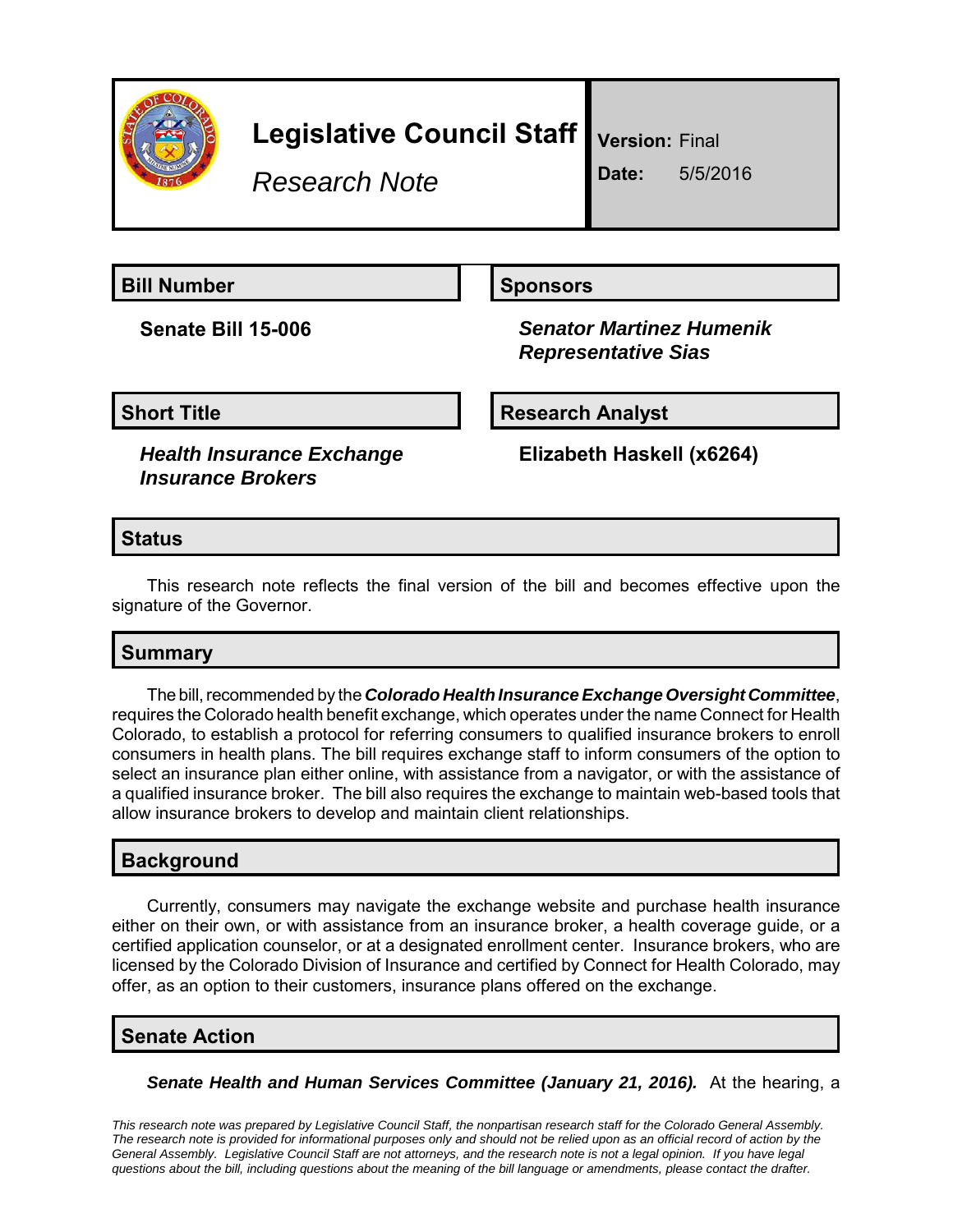representative from Colorado State Association of Health Underwriters testified in support of the bill. A representative from Colorado Center on Law and Policy testified in opposition to the bill. The committee adopted amendment L.001, but did not take final action on the bill.

Amendment L.001clarified that exchange staff must inform consumers of the option to select coverage either online, with the assistance of a navigator, or with the assistance of a qualified insurance broker. In addition, exchange staff must inform consumers of the difference between the type of assistance navigators provide and the type of assistance qualified brokers offer to consumers when selecting an insurance plan.

*Senate Health and Human Services Committee (February 3, 2016).* The bill was scheduled for action only. The committee adopted amendments L.002 and L.005, and referred the bill, as amended, to the Committee fo the Whole.

Amendment L.002 clarified that brokers must be authorized by the exchange in order to offer services to exchange customers. Amendment L.005 clarified that exchange staff must inform consumers of the option of selecting coverage either online, with the assistance of a navigator, or with the assistance of a qualified insurance broker. In addition, exchange staff must inform consumers of the difference between the type of assistance navigators provide and the type of assistance qualified brokers offer to consumers when selecting an insurance plan. The amendment also required the exchange to maintain web-based tools that allow insurance brokers to develop and maintain client relationships for customers who are eligible to enroll in private health benefit plans.

*Senate second reading (February 9, 2016).* The Senate adopted the Senate Health and Human Services committee report. The Senate passed the bill on second reading, as amended.

*Senate third reading (February 10, 2016).* The Senate passed the bill on third reading with no amendments.

## **House Action**

*House State, Veterans, & Military Affairs Committee (April 25, 2016)*. At the hearing, a representative from Colorado State Association of Health Underwriters testified in support of the bill. The committee adopted amendment L.006 and referred the bill, as amended, to the Committee of the Whole.

Amendment L.006 clarified that exchange staff must inform consumers of the option of selecting coverage either online, with the assistance of a navigator, or with the assistance of a qualified insurance broker. The amendment removed the provisions of the bill that specified the protocol to be followed by exchange staff when informing consumers of the option to use a broker and the requirement that brokers must be authorized by the exchange and licensed in order to receive a referral from exchange staff.

*House second reading (April 28, 2016)*. The House adopted the House State, Veterans, & Military Affairs committee report and passed the bill on second reading, as amended.

*House third reading (April 29, 2016)*. The House passed the bill on third reading with no amendments.

*This research note was prepared by Legislative Council Staff, the nonpartisan research staff for the Colorado General Assembly. The research note is provided for informational purposes only and should not be relied upon as an official record of action by the General Assembly. Legislative Council Staff are not attorneys, and the research note is not a legal opinion. If you have legal questions about the bill, including questions about the meaning of the bill language or amendments, please contact the drafter.*